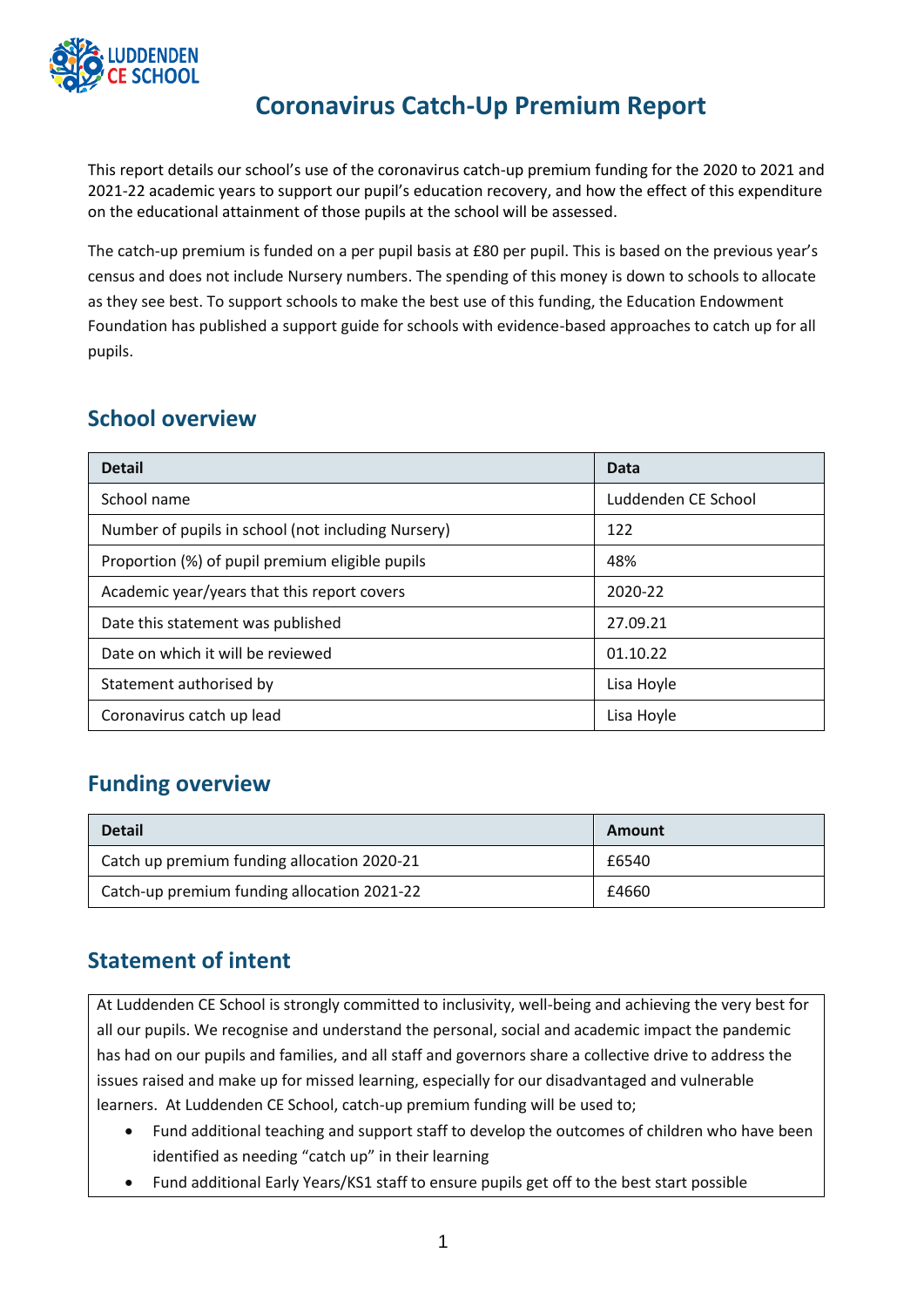- Purchase curriculum resources and materials to support pupils getting back on track and accelerate progress through the learning journey
- Purchase additional digital resources to support effective remote and home learning

## **Aims and assessment of the effect of this expenditure**

The broad aims for catch up at Luddenden CE school are;

- The mental health needs of pupils that have arisen as a result of the pandemic are met and supported by the school.
- All pupils experience a successful transition back into school and demonstrate readiness for learning.
- Pupils positive learning behaviour contributes to positive outcomes.
- Attainment outcomes at end of 2020-21 for all year groups will be at least in line with those at the point of lockdown in March. This means that if a child was working at an age-related expectation in a subject in March they are working at least to an age-related expectation in that same subject by the end of the year.
- By the end of the 2021-22 year, attainment outcomes for all year groups will be at least in line with those at the end of the 2019-20 year.

## **Catch Up Actions**

At Luddenden CE School, these include (but are not restricted to) the following;

| <b>KEY ACTIONS</b>                                                 | <b>Details</b>                                                                                                                                                                                                                                                                                                          |
|--------------------------------------------------------------------|-------------------------------------------------------------------------------------------------------------------------------------------------------------------------------------------------------------------------------------------------------------------------------------------------------------------------|
| Working through well<br>sequenced, purposeful learning<br>schemes. | School created reading and writing schemes have been adapted<br>to focus on missed objectives.                                                                                                                                                                                                                          |
|                                                                    | Use of catch-up premium to buy additional Power of Reading<br>texts to address issues raised by the pandemic.                                                                                                                                                                                                           |
|                                                                    | Release time for subject leadership to work on subject action<br>plans and for teachers to adapt plans.                                                                                                                                                                                                                 |
|                                                                    | Use of WRMH schemes and resources.                                                                                                                                                                                                                                                                                      |
|                                                                    | Making optimum use of cross-curricular learning.                                                                                                                                                                                                                                                                        |
| <b>Focus on consolidation of basic</b><br>skills                   | The core skills which enable successful learning will require<br>increased curriculum time across all year groups. These include:<br>handwriting, spelling of high frequency words, basic sentence<br>punctuation, times tables recall, basic addition & subtraction fact<br>recall and reading skills relevant to age. |
|                                                                    | Additional support for individuals and groups of pupils identified<br>in need.                                                                                                                                                                                                                                          |
|                                                                    | Additional resources purchased to increase practical activities.                                                                                                                                                                                                                                                        |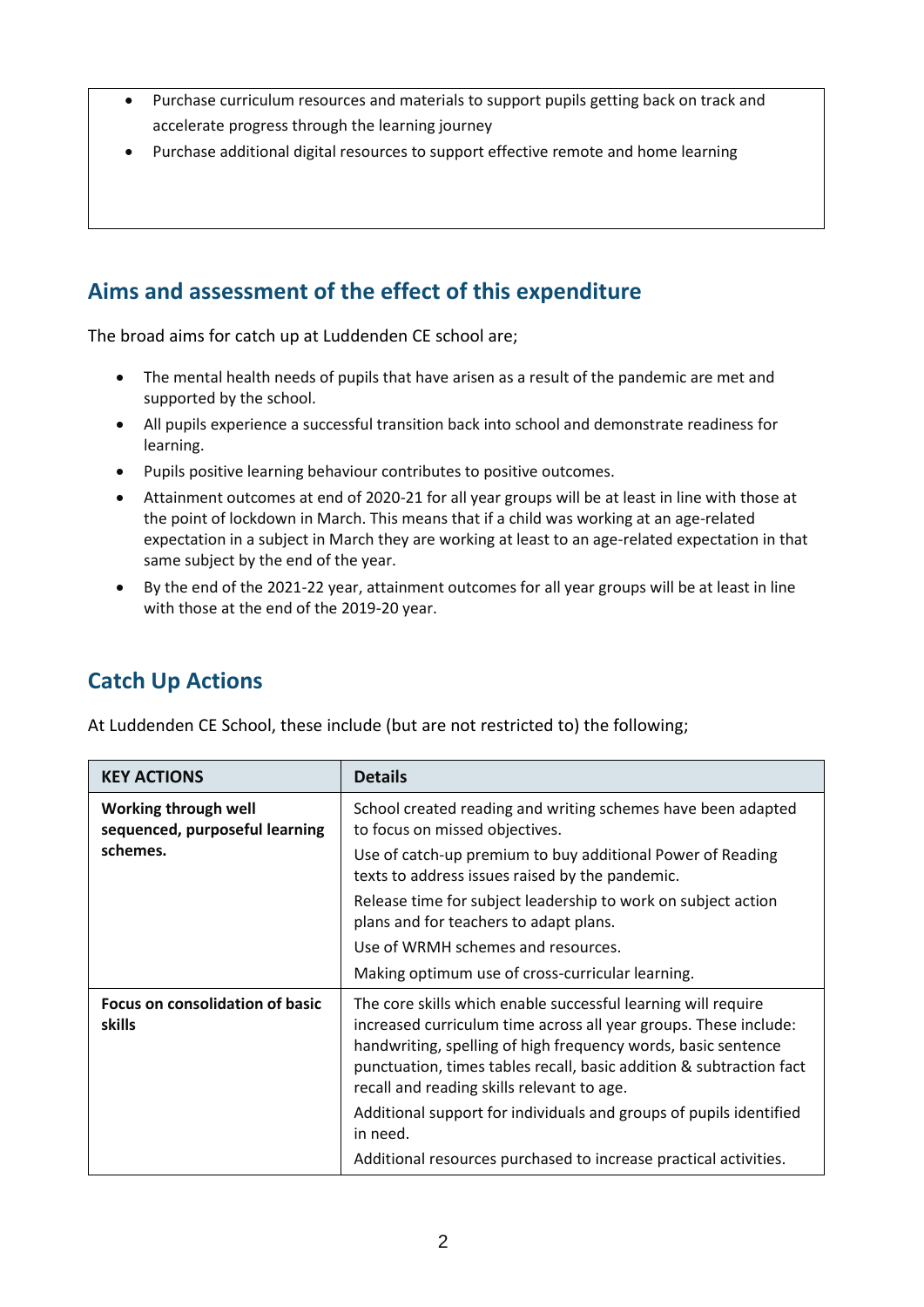|                                                                                                                                                             | Purchase of TT Rockstars subscription to promote learning<br>timestables.                                                                                                                                                                                                                                   |  |  |
|-------------------------------------------------------------------------------------------------------------------------------------------------------------|-------------------------------------------------------------------------------------------------------------------------------------------------------------------------------------------------------------------------------------------------------------------------------------------------------------|--|--|
| Additional lesson time on core<br>teaching                                                                                                                  | Reading, writing and maths teaching will require increased<br>teaching time in order to cover missed learning - particularly in<br>the autumn term. In order to keep a broad and balanced<br>curriculum, some subject areas may be taught as blocked days<br>rather than weekly lessons in the autumn term. |  |  |
| Particular focus on early<br>reading and phonics.                                                                                                           | This is always a focus in the school and will continue to be so in<br>order to develop children's reading ability and vocabulary.                                                                                                                                                                           |  |  |
|                                                                                                                                                             | Additional staffing to support reading and phonics.                                                                                                                                                                                                                                                         |  |  |
|                                                                                                                                                             | Purchase of digital resources to ensure pupils can access reading<br>and phonics materials at home.                                                                                                                                                                                                         |  |  |
|                                                                                                                                                             | Delivery of NELI programme.                                                                                                                                                                                                                                                                                 |  |  |
|                                                                                                                                                             | Purchase of further reading books that match the phonics<br>scheme.                                                                                                                                                                                                                                         |  |  |
| Assessment of learning and of<br>basic skills to identify major                                                                                             | Teachers work to identify gaps in learning and adapt teaching<br>accordingly, for all subjects.                                                                                                                                                                                                             |  |  |
| gaps.                                                                                                                                                       | Subjects leader support and training.                                                                                                                                                                                                                                                                       |  |  |
| Time spent on mental health,<br>wellbeing and social skills                                                                                                 | This will be at the core of all catch up work as many children will<br>have not been in formal school setting for a number of months.                                                                                                                                                                       |  |  |
| development.                                                                                                                                                | Purchase of resources for whole school re-integration & recovery<br>projects ('Here we are', 'What we'll build', 'Growing Our Future')                                                                                                                                                                      |  |  |
|                                                                                                                                                             | Purchase of additional sensory resources.                                                                                                                                                                                                                                                                   |  |  |
|                                                                                                                                                             | Additional PE and outdoor equipment to increase pupils' activity                                                                                                                                                                                                                                            |  |  |
|                                                                                                                                                             | levels.<br>Release for staff to fully engage with and respond to<br>development work with partner school.                                                                                                                                                                                                   |  |  |
|                                                                                                                                                             | Providing additional free nursery hours to target pupils                                                                                                                                                                                                                                                    |  |  |
| EVIDENCE THAT SUPPORTS THESE APPROACHES                                                                                                                     |                                                                                                                                                                                                                                                                                                             |  |  |
| The reading framework: teaching the foundations of literacy - GOV.UK (www.gov.uk)                                                                           |                                                                                                                                                                                                                                                                                                             |  |  |
|                                                                                                                                                             | Reading Research   Centre for Literacy in Primary Education (clpe.org.uk)                                                                                                                                                                                                                                   |  |  |
| https://clpe.org.uk/books/book/here-we-are                                                                                                                  |                                                                                                                                                                                                                                                                                                             |  |  |
|                                                                                                                                                             | https://clpe.org.uk/books/book/what-well-build-plans-our-together-future                                                                                                                                                                                                                                    |  |  |
|                                                                                                                                                             | Evidence and programme development   Nuffield Early Language Intervention (NELI) (teachneli.org)                                                                                                                                                                                                            |  |  |
|                                                                                                                                                             | Teaching Assistant Interventions   EEF (educationendowmentfoundation.org.uk)                                                                                                                                                                                                                                |  |  |
|                                                                                                                                                             | Behaviour interventions   EEF (educationendowmentfoundation.org.uk)                                                                                                                                                                                                                                         |  |  |
|                                                                                                                                                             | Teaching Assistant Interventions   EEF (educationendowmentfoundation.org.uk)                                                                                                                                                                                                                                |  |  |
|                                                                                                                                                             | Oral language interventions   EEF (educationendowmentfoundation.org.uk)                                                                                                                                                                                                                                     |  |  |
| Social and emotional learning   EEF (educationendowmentfoundation.org.uk)                                                                                   |                                                                                                                                                                                                                                                                                                             |  |  |
| <b>Touchbase</b>                                                                                                                                            |                                                                                                                                                                                                                                                                                                             |  |  |
| Circle of Security International - Early Intervention Program for Parents and Children                                                                      |                                                                                                                                                                                                                                                                                                             |  |  |
| Behaviour interventions   EEF (educationendowmentfoundation.org.uk)<br>https://educationendowmentfoundation.org.uk/guidance-for-teachers/covid-19-resources |                                                                                                                                                                                                                                                                                                             |  |  |
| Mental health resources for schools - Place2Be                                                                                                              |                                                                                                                                                                                                                                                                                                             |  |  |
| Openminds in Calderdale (openmindscalderdale.org.uk)                                                                                                        |                                                                                                                                                                                                                                                                                                             |  |  |
|                                                                                                                                                             |                                                                                                                                                                                                                                                                                                             |  |  |